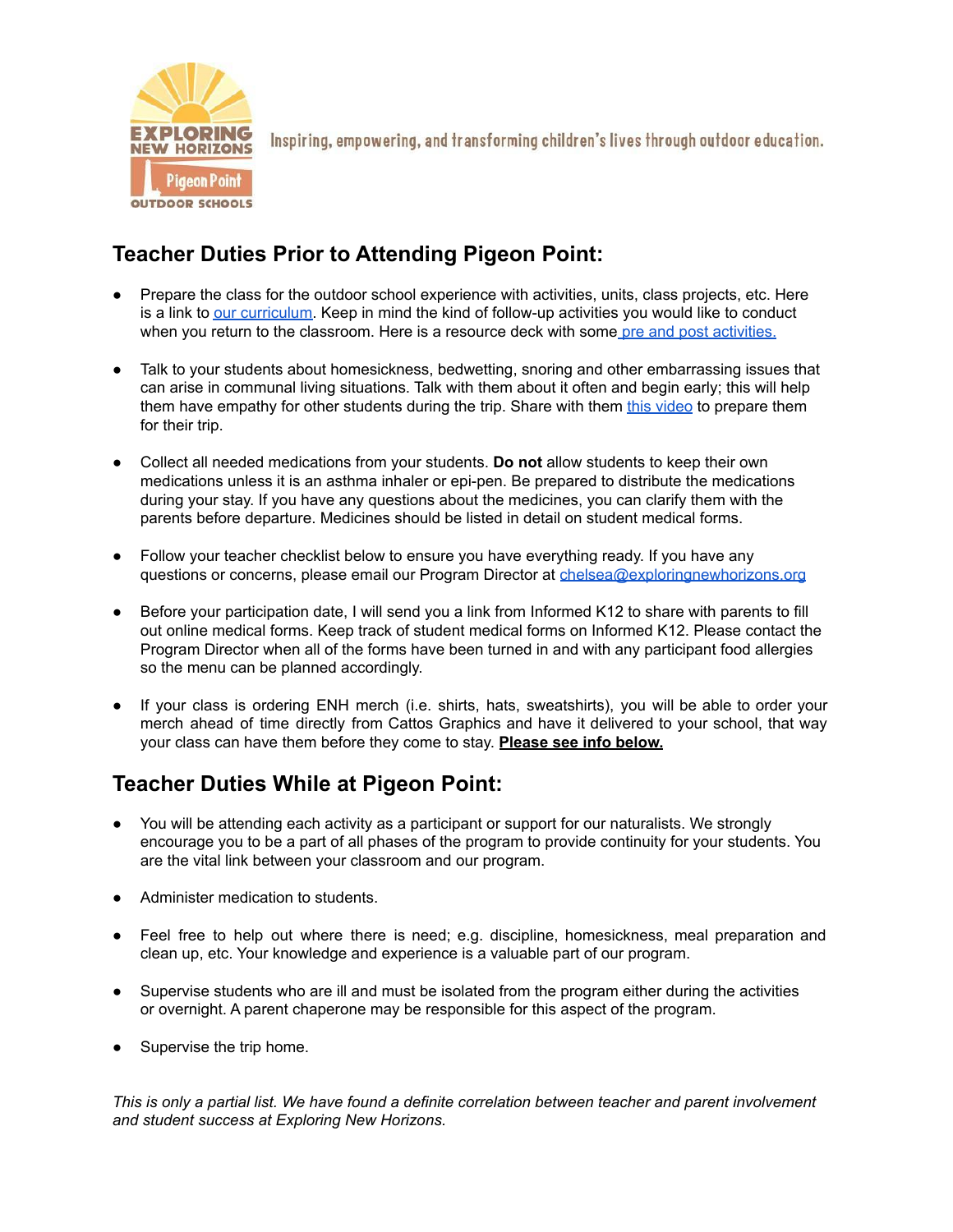

#### **Teacher Checklist:**

Assign students and chaperones to [rooms](https://www.exploringnewhorizons.org/wp-content/uploads/Bed-list-PPLH.pdf) on the hostel list. Please assign only the designated number of students and chaperones to each room. Consider placing yourself in the single room (room 1). *Chelsea will go over what buildings and rooms you will be using in your teacher meeting.*

Students will be divided **evenly** into four chore [groups,](https://www.exploringnewhorizons.org/wp-content/uploads/Trail-Groups-and-Chore-Groups-1.pdf) these make up the 2 trail groups that your students will hike in. Students will be expected to wear masks while cooking in the kitchen.

Arrange for the parent chaperones. *Please note that parent drivers also act as chaperones for the entire program.* Ensure enough space in vehicles to transport everyone and their gear.

Distribute the *[Chaperone](https://www.exploringnewhorizons.org/wp-content/uploads/Chaperone-Brochure-1-1.pdf) Handbook* to all chaperones and set up a meeting with them to review the sheets, vehicle capacity and any other concerns you may have. **Make sure all chaperones are fully vaccinated for COVID 19.**

Email parents the program information via our [website](https://www.exploringnewhorizons.org/pigeon-point/teachers/) listed under 'Items for Teachers to share with Parents' and medical forms using the Informed K12 link given to you, 4 weeks before the program.

Make sure that all medical forms are filled out on Informed K12 the week prior, if some are missing reach out to parents to have them fill it out. You will be an admin on the website so will be able to actively see if they are filling out the medical form. Take note of any allergies or health issues and medication.

Contact the [Program](mailto:chelsea@exploringnewhorizons.org) Director with any questions, **increases or decreases** in student numbers, or special needs. Please be in touch at least a week before your trip with any major **food allergies** so the menu can be adjusted.

Give all drivers clear [directions](https://www.exploringnewhorizons.org/wp-content/uploads/Directions-to-Pigeon-Point-and-Memorial-Park.pdf) to specific meeting spots (Pigeon Point or Memorial Park). Keep drivers together in a caravan. Upon departure, please call the site phone at (650) 879-1835 to let us know you're on your way and your estimated time of arrival. *Please inform ALL chaperone drivers of this phone number in case of any transportation situations.*

When you reach Half Moon Bay, have someone call our site phone at (650) 879-1835 so we know that you are nearby. (From Half Moon Bay, drive time to Pigeon Point is approximately 20 minutes, drive time to Memorial Park is approximately 30 minutes).

> THANK YOU AND WE'LL SEE YOU AT THE POINT! Pigeon Point Site office (650) 879-1835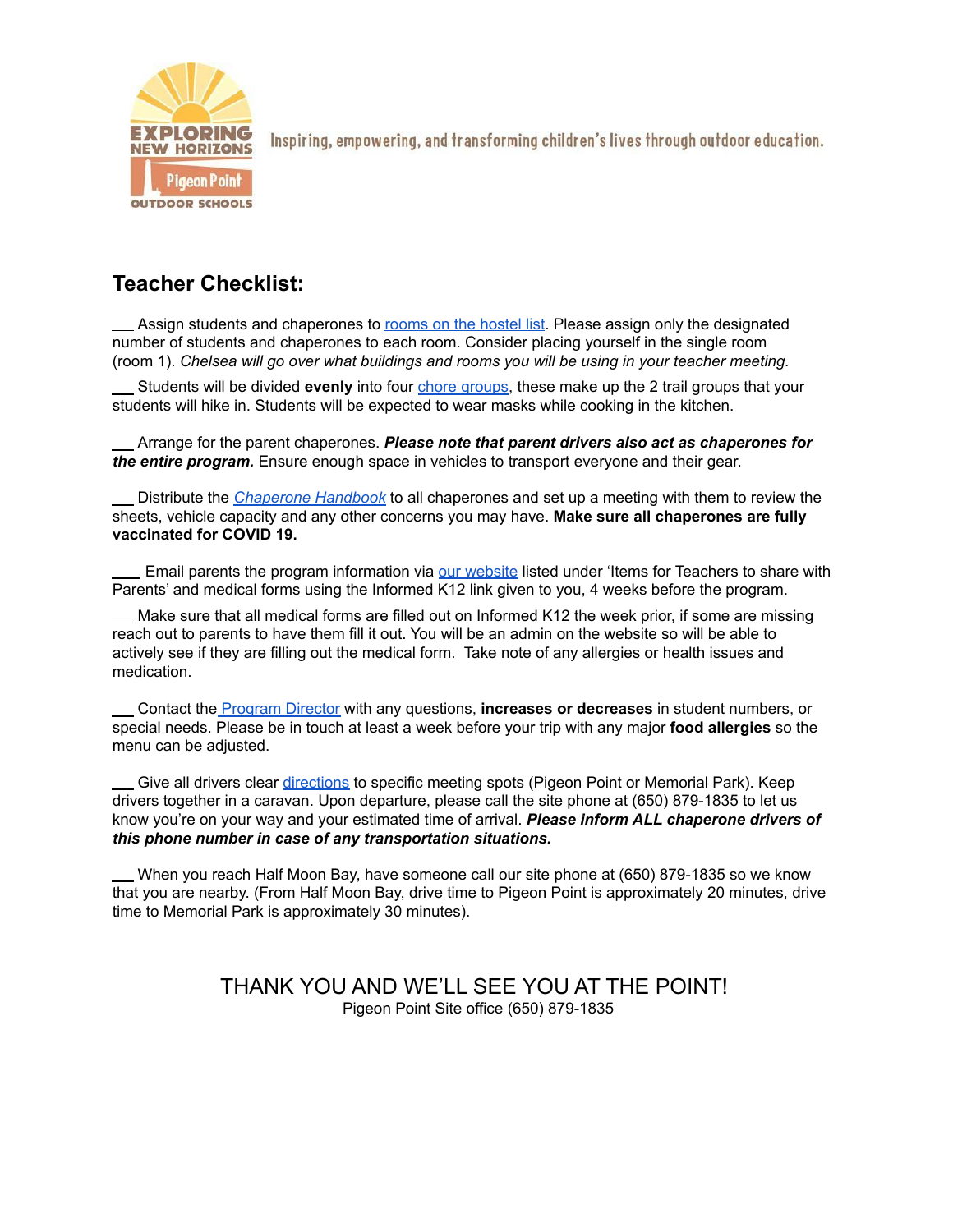

## *COVID-19*

Please see the ENH [Covid-19](https://www.exploringnewhorizons.org/pigeon-point/teachers/exploring-new-horizons-covid-19-health-safety-plan-pp-updated-3-8-22-2/) Health and Safety Plan for full details. During their week of outdoor school all State and school guidelines will be followed. Our site in Pigeon Point has implemented enhanced sanitation practices. All of our staff is vaccinated and trained on disease prevention. All parent chaperones need to be vaccinated.

Nearly all activities and learning will take place outside including:

● Arrival Circle and Lunch, Recreation time, Hike to Año Nuevo, Night Walk, Tidepooling, Beach Time, Evening activities when possible

Students will only be indoors as needed when it is not possible to be outside due to weather and for the following activities:

- 45-minute breakfast and dinner in the Galley, double wide doors and windows to remain open (weather permitting)
- 30 minutes inside the historic fog signal building.
- 30 minutes for a tidepool presentation inside the Galley
- 45~minutes for the puppet show which takes place in the Galley
- 45~minutes cooking breakfast or dinner or preparing lunch for the following day

Students, staff, classroom teachers, chaperones, and site staff will frequently wash their hands and wear masks when cooking in the kitchen.

**Operations Plan:** ENH and our site at Pigeon Point has an Emergency Operations Plan in place to protect staff and students from the spread of COVID-19. Students, cabin chaperones, and classroom teachers will be screened for COVID-19 symptoms, as well as any known recent close contact with a confirmed COVID case when entering the camp (or before boarding transportation). The outdoor school will conduct daily symptom checks to monitor the health and well-being of staff and students during the week.

If a student were to have symptoms they will be isolated and parents will be called to pick them up immediately.